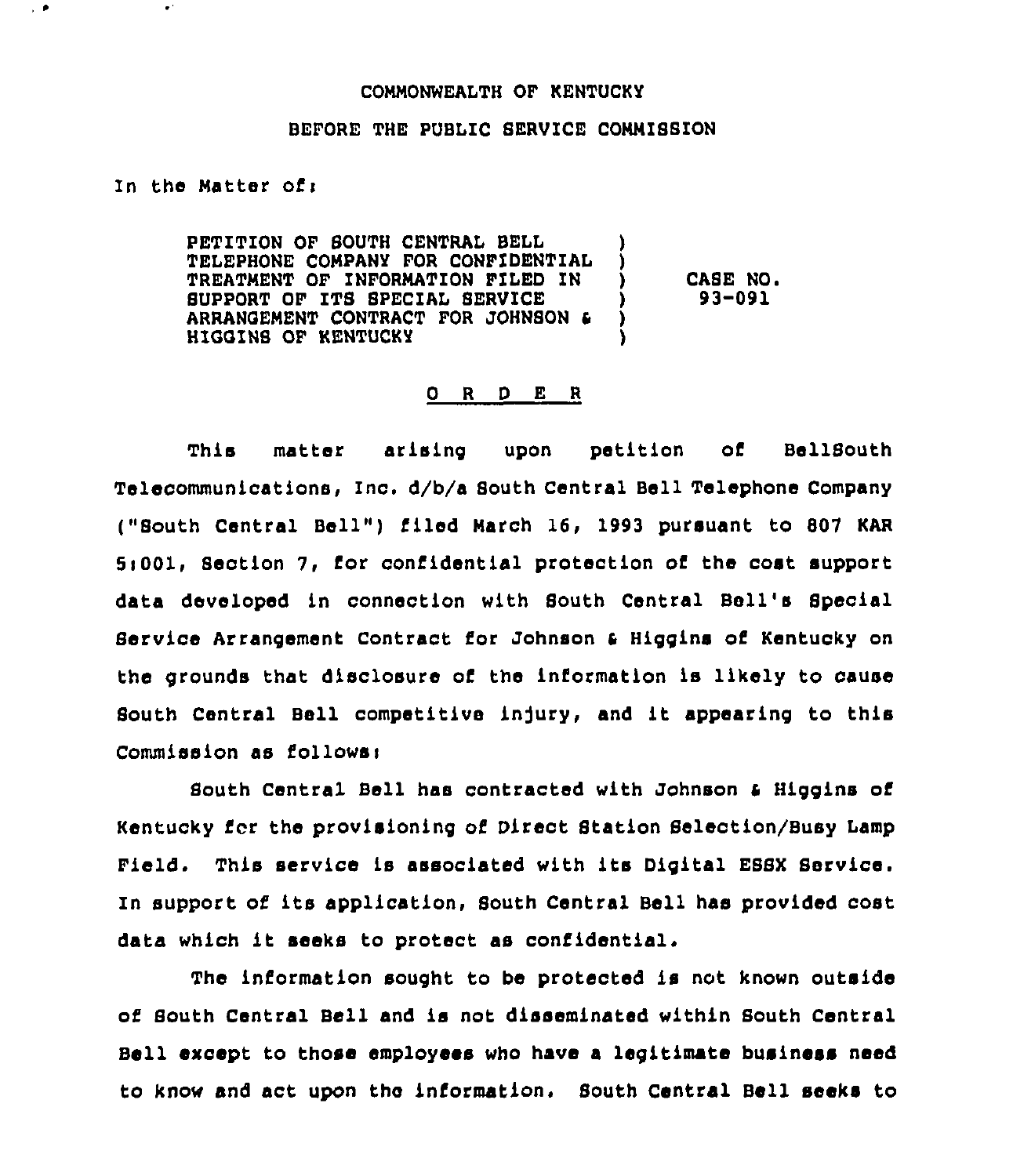preserve the confidentiality of the information through all appropriate means, including the maintenance of appropriate security at its offices.

 $\bullet$ 

 $\cdot$  .

KRS 61,872(1) requires information filed with the Commission to be available for public inspection unless specifically exempted by statute. Exemptions from this requirement are provided in KRS 61.878(1). That section of the statute exempts 11 categories of information. One category exempted in subparagraph (c) of that section is commercial information confidentially disclosed to the Commission. To qualify for that exemption, it must be established that disclosure of the information is likely to cause substantial competitive harm to the party from whom the information was obtained. To satisfy this test, the party claiming confidentiality must demonstrate actual competition and a likelihood of substantial competitive injury if the information is disclosed. Competitive injury occurs when disclosure of the information gives competitors an unfair business advantage.

South Central Bell's competitors for ESSX service are providers of PBX equipment. PBX equipment provides the same features as those offered by South Central Bell's ESSX service. Disclosure of the cost information sought to be protected would allow providers of PBX equipment to determine South Central Bell's costs and contribution from the service, which would allow competitors to market their competing services to the detriment of South Central Bell. Therefore, disclosure of the information is

 $-2-$